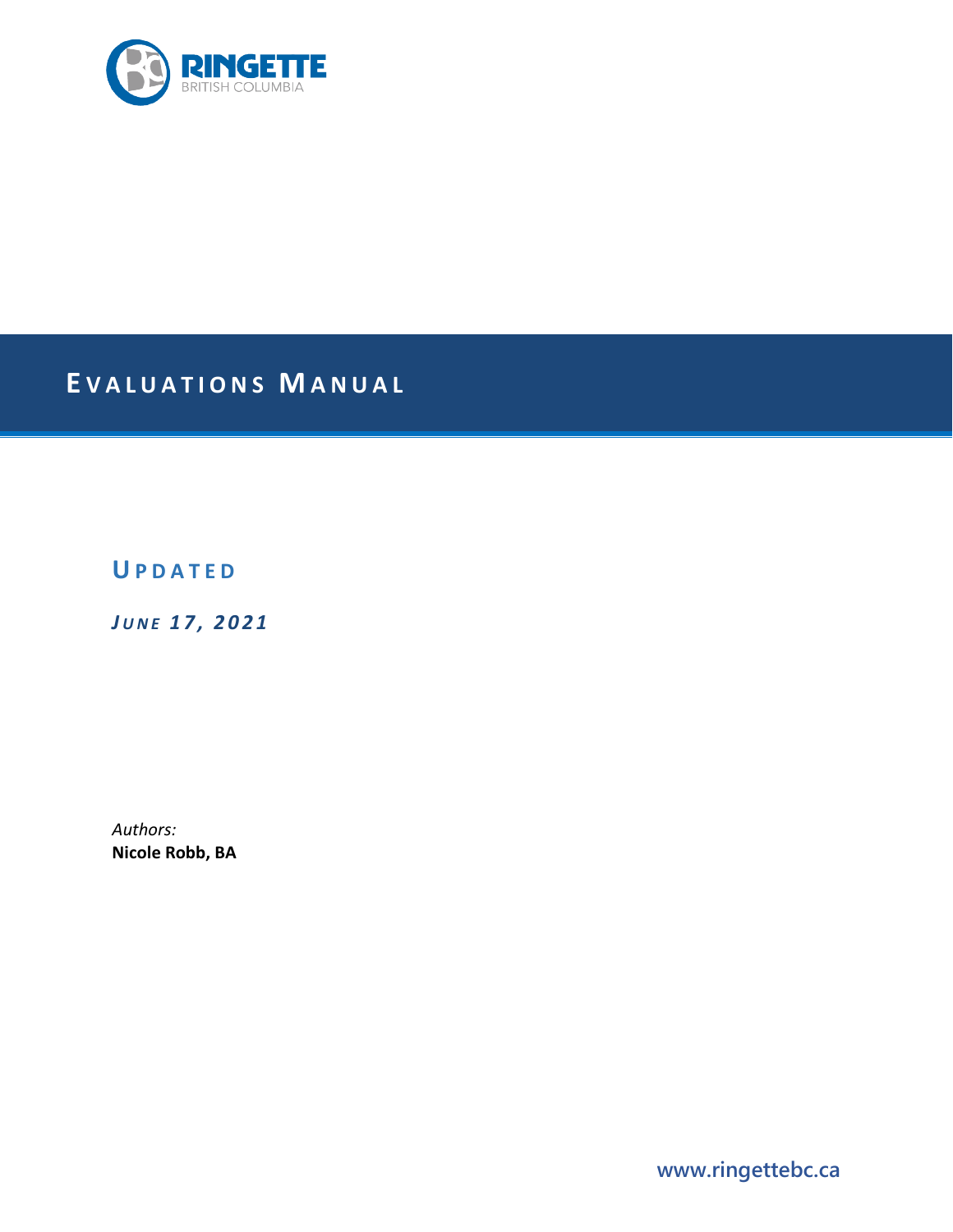# **Table of Contents**

| 2.             |                                                                                 |  |
|----------------|---------------------------------------------------------------------------------|--|
| 3.             |                                                                                 |  |
| 4.             |                                                                                 |  |
| 5.             |                                                                                 |  |
| 6.             |                                                                                 |  |
| 7 <sup>1</sup> |                                                                                 |  |
| 8.             |                                                                                 |  |
| 9.             |                                                                                 |  |
|                |                                                                                 |  |
| 1.             |                                                                                 |  |
| 2.             |                                                                                 |  |
|                |                                                                                 |  |
|                | 1. Determining the Draft Athlete Participation in the Evaluation Process  11,12 |  |
|                |                                                                                 |  |

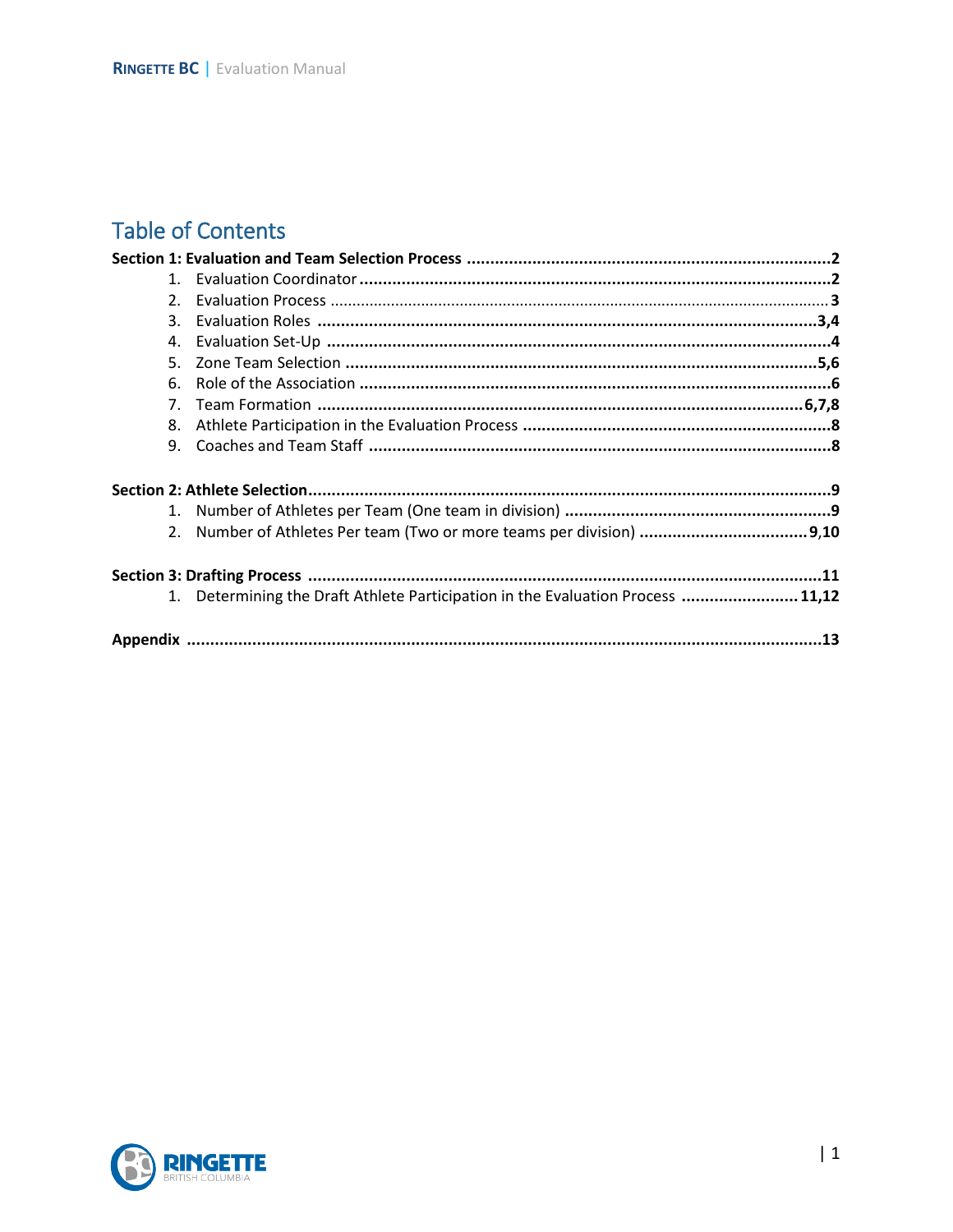# SECTION 1: EVALUATION AND TEAM SELECTION PROCESS

### 1. Evaluation Coordinator

The Club Association Presidents in any given zone will agree to appoint a knowledgeable, impartial person to act as the Evaluation Coordinator for each Zone. Evaluation Coordinators are not to be directly involved in the evaluation and team selection process. They are appointed for administrative purposes only. The Evaluation Coordinator role can be held by the Zone Coordinator.

- 1.1 The role of the Evaluation Coordinator is to:
	- a) Supervise the evaluation and team selection process for each zone;
	- b) Ensure that the process proceeds with fairness and impartiality;
	- c) Coordinate ice times within the Zone, ensure that on-ice instructors are scheduled and recruit and schedule evaluators for the evaluation process;
	- d) Be available to answer any questions or concerns that the Coaching staff and/or Evaluators may have during the evaluation process;
	- e) Collect and calculate all evaluation scores and provide them to the Team Staff;
	- f) Provide on-ice instructors with an on-ice evaluation plan including drills, set-up, etc.;
	- g) Provide each Evaluator with a list of athletes to evaluate at each ice time;
	- h) Provide uniformity and consistency in the evaluation process such that athlete and parent expectations are managed in a fair manner;
- 1.2 The Evaluation Coordinator, in conjunction with the Club Association representatives and the Head Coach shall be responsible for creating evaluation teams for the purpose of athlete evaluations.

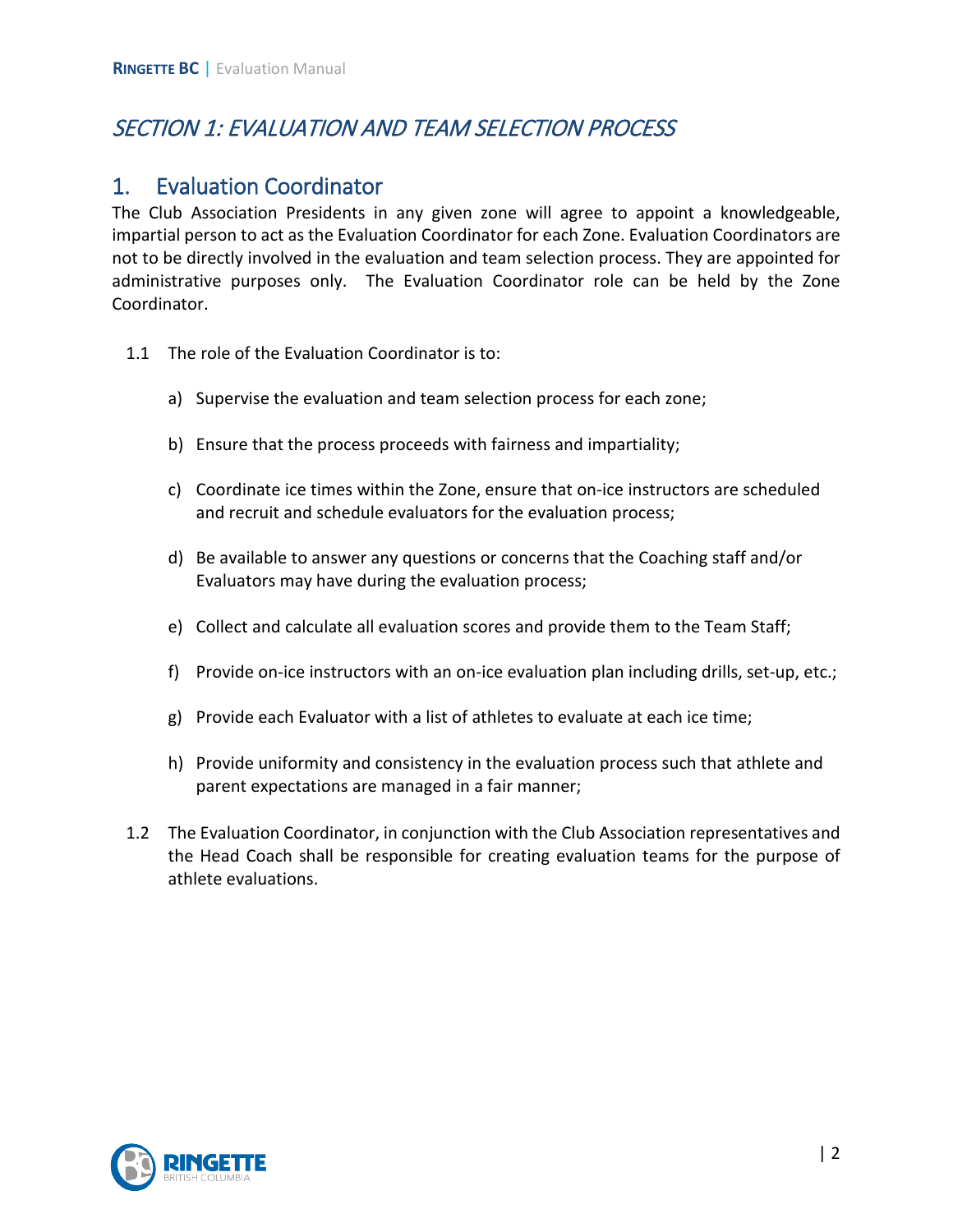## 2. The Evaluation Process

- 2.1 Evaluations shall be documented, shall remain confidential and shall not be supplied to the general membership. It shall be unwarranted under any circumstance to disclose athlete evaluation information to anyone, either during or after the tryout process, except as may be required to address a grievance.
- 2.2 The Evaluation Process will include both skill assessment and game skill assessment.

### 3. Evaluation Roles

During an evaluation there are roles played by the coaches, evaluators, Associations, Evaluation Coordinator and athletes and their parents or guardians. In order to help complete the evaluation process it is important to delegate out responsibilities help ensure that all areas are covered.

#### 3.1 **Evaluators:**

- a) Are responsible for evaluating the athletes assigned to them by the Evaluation Coordinator.
- b) Should have experience playing or coaching at a competitive level to be eligible. Head Coaches, by definition are automatically evaluators. Evaluators with competitive experience from other sports may also be considered.
- c) Evaluators shall assess skills such as skating, ring control, ringette sense, game knowledge, drive and sportsmanship. The degree of assessment will be dependent on the division being evaluated. Coaches may also consider factors such as dedication, compatibility, self-discipline and willingness to learn in their selection process.
- 3.2 **Club Associations:** shall be responsible for appointing evaluators for a given zone on a ratio of one evaluator for each six (6) athletes evaluating.
- 3.3 Remuneration can be provided to evaluators as per Club Association policies and/or practice. Team Staff shall not be remunerated under any circumstances.

#### 3.4 **On-ice Instructors and Coaches**:

- a) Should provide instruction and demonstration of the drills.
- b) Should refrain from providing feedback for improvement unless it is related to how the athlete is completing the drill.

#### 3.5 **The Head Coach and Team Staff:**

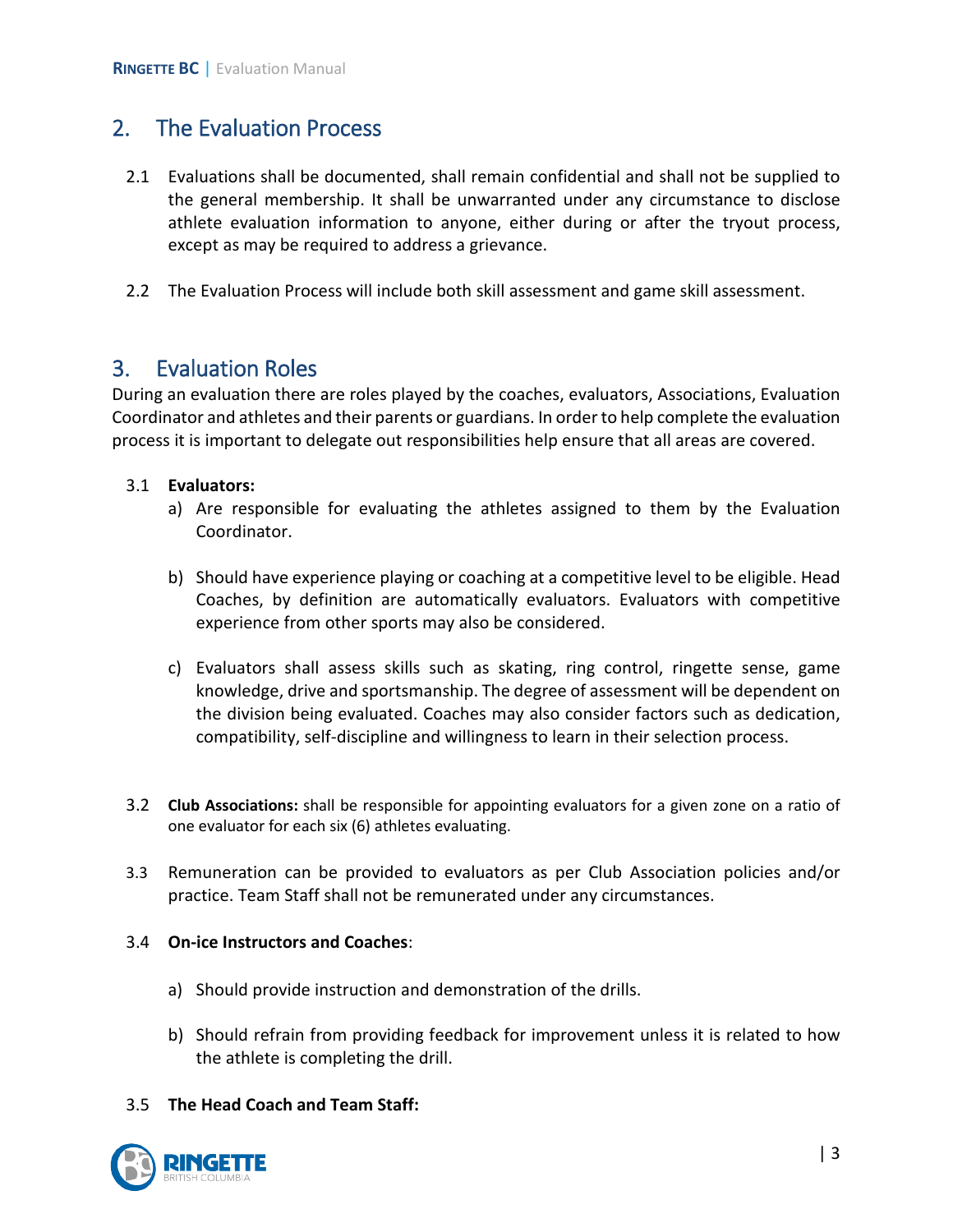- a) Should attend all evaluations and communicate with the Evaluations Coordinator and evaluators about what they are looking for and if they have any questions/concerns.
- b) Should observe participants and maintain their own evaluation notes to use as reference.
- 3.6 Parents of athletes evaluating are ineligible to act as an Evaluator.

### 4. Evaluation Set-up

- 4.1 To set up the evaluation follow the best practices below:
	- a) Provide all evaluators with copies of the skill assessment criteria.
	- b) Pre-set the athlete numbers on each set of evaluator scorecards. Ensure that evaluators receive random athlete number assignments do not give sequential numbers i.e. 1, 2, 3, 4, etc.
	- c) Maintain an evaluator to athlete ratio of 1:6. If short do not exceed 1:8.
	- d) Athletes should be in random order of pinnie numbers to ensure that evaluators are able to watch each athlete as they participate in the skill.
	- e) Evaluators should be able to view the entire ice service comfortably and the Evaluation Coordinator or a delegate should strive to keep parents and guardians separated from evaluators.
- 4.2 All evaluations should include a scrimmage to give athletes the opportunity to demonstrate their ringette game knowledge, experience and skill. All evaluation processes should include one to two ice times to host scrimmages.

#### *4.3 Scrimmage:*

- a) Athletes should be divided into two teams that are fairly equitable in number of athletes and skill.
- b) Positions of athletes should be taken into account when forming teams and assigning athletes to teams.
- c) Athletes will need to be prepared to play different positions during the scrimmages.
- d) It is recommended that referees are utilized to facilitate scrimmages in U14 and above to ensure that athletes are adhering to the basic rules of ringette and playing safely. Also, having referees for evaluation scrimmages gives evaluators and coaches the ability to focus on evaluating the athletes.

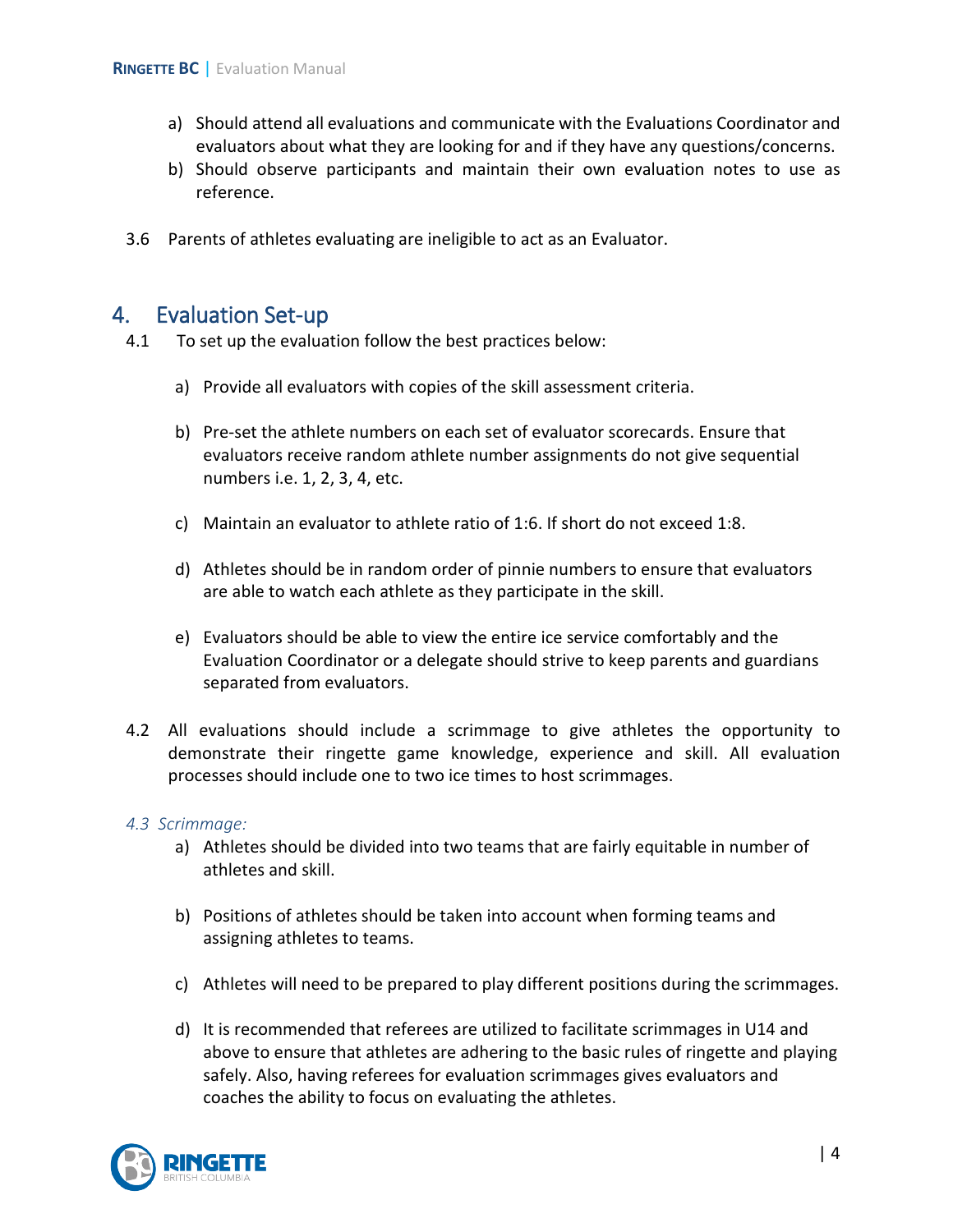- e) Volunteers can be placed on each of the benches to assist athletes with exiting and entering the ice.
- f) If multiple goalies are attending the evaluation scrimmages the goalies should be rotated consistently between each team to ensure that all goalies have the opportunity to exhibit their skill and ability.
- g) If teams appear unbalanced the Evaluation Coordinator can move athletes around to help balance out the athletes.

#### *4.4 Best Practices:*

- a) Associations must use the Ringette BC athlete evaluations for U12, U14, U16, and U19.
- b) Evaluations for U14, U16 and U19 can be found by clicking here.
- c) Teams are formed based on the results of the athlete evaluations.
- d) Coaches will have access to all evaluations forms to assist them in team formation.
- e) The top evaluated athlete in an evaluation may not score a "5" on the scorecard because evaluations are criteria based verses ranking based. Meaning athletes are not scored or ranked against each other.
- f) All athlete movement requests will require an evaluation to support the request by any Association to retreat an athlete to a lower division, or to place them in a higher division.

#### 5. Zone Team Selection

The Evaluation Coordinator will form the Zone Team Selection Committee who will assist with selection process. The Selection Committee should include the Evaluation Coordinator, the Head Coach, and one other member of the Team Staff.

- 5.1. Zone Team Selection Committee's Objectives in the Evaluation Process:
	- a) To provide a fair and impartial assessment of an athlete's total Ringette skills during the skating and scrimmage sessions;
	- b) To ensure appropriate evaluation documentation was created and reviewed;
- 5.2. Zone Team Selection Committee's Objectives in the Team Formation process:
	- a) To provide Head Coaches with some flexibility to build a team based on their own coaching philosophy and knowledge of athlete skills and attitude;

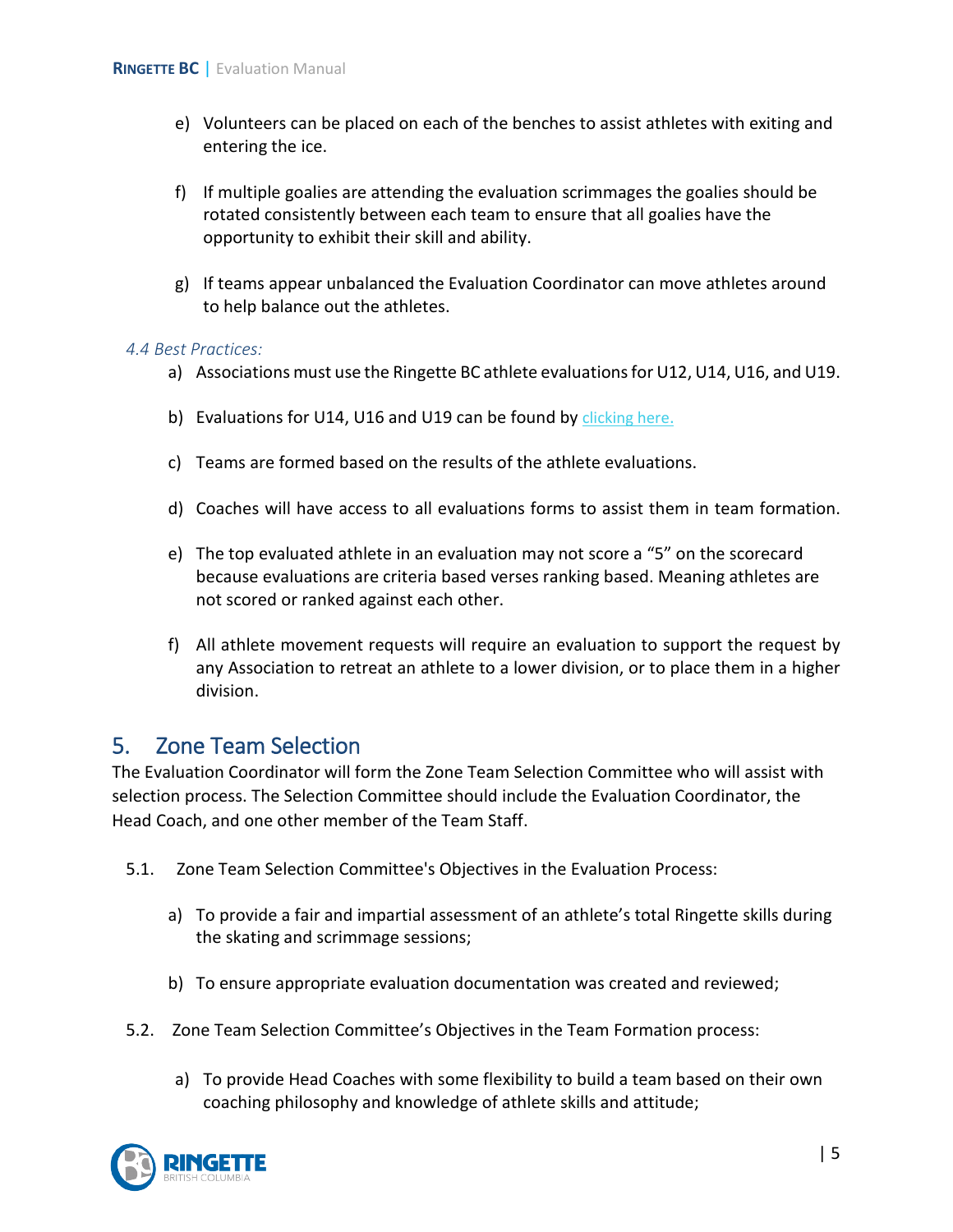- b) To form teams composed of athletes of similar ability where the athletes can develop and participate equitably and have satisfaction playing ringette at the competitive level during the season; and
- c) To form teams that are competitive in the Leagues in which they play and capable of challenging for Provincial and Western Canadian Championships.

## 6. Role of the Association

Zone team evaluation schedule shall be organized by the Club Associations and should adhere to the Zone Team Guidelines. The schedule should consider overarching goals of a fair and efficient evaluation process.

- a) There will be a minimum of three (3) and a maximum of five (5) evaluation sessions hosted. Athletes should be able to attend two thirds of the offered evaluation sessions before being released. One of those evaluations should cover individual skills such as skating and ringette skills and one should be game play. The number will be dependent on the number of athletes evaluating in a specific zone. The evaluations will consist of skills and game play.
- b) Club Associations within a zone will come to an agreement as to the provision of ice for evaluations.
- c) Club Associations and League Boards will determine evaluation fees, if any.
- d) If a Zone or Association requires an adjustment to the timelines, they must apply to Ringette BC in writing in a timely manner.
- e) The maximum athletes on the ice for a given evaluation will be determined by the Club Associations that make up the Zone. The evaluations will be restricted to athletes who have indicated they wish to try out for the respective zone team.
- f) The number of athletes assigned to each evaluator should not exceed a ratio of six (6) athletes per evaluator.
- g) The number of athletes per ice time should be considered when recruiting evaluators.

#### 7. Team Formation

The Head Coach, in consultation with their Zone Selection Committee, will make the final athlete selection decisions for each Zone Representative team.

a) Final team formation should reflect athlete ordinals with only minor variation. 70 per cent of the roster will be made up of the athletes with the highest ordinals while 30% of

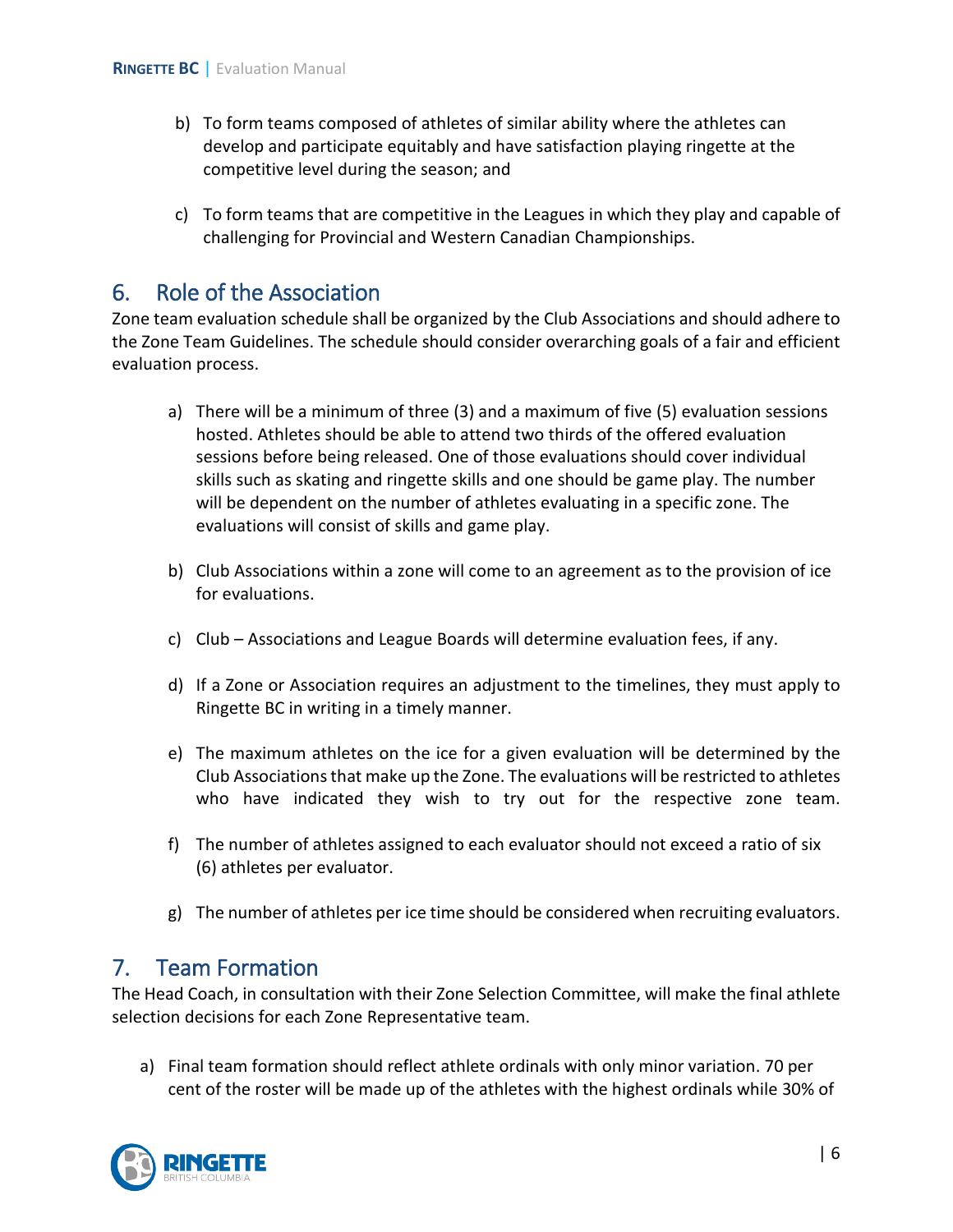the roster, as well as any affiliate athletes, may be determined by the Head Coach. At the discretion of the Head Coach, the roster may be formed by position.

For Example: The team may have 70% forwards and 70% defense through formal evaluations, and the Head Coach selects the remaining 30%. Or, the Head Coach can take the top 70% regardless of position and select the remaining 30%.

- b) The Head Coach will submit the final roster to Ringette BC with confirmed compliance to the 70/30 Team Formation rules.
- c) The evaluators, Head Coach, Club Associations and Ringette BC must keep the individual athlete ordinals confidential.
- d) An athlete's ranking may be adversely affected by factors such as attitude or team cohesion. The Team Staff must communicate this to all athletes during the selection process if there are concerns.

### 8. Athlete Participation in the Evaluation Process

- a) If an athlete misses the evaluation because of illness, injury or family emergency, the U14 Zone Evaluation Coordinator and Head Coach may decide whether this athlete will be selected as part of the discretionary 30% and/or be evaluated at a later date.
- b) Athletes must be informed on the evaluation criteria. All athletes will do the same drills as a means of ensuring fairness.
- c) Athletes will be assessed using the Ringette BC U14 athlete evaluation criteria.
- d) As per Ringette BC policy, all athletes evaluate to earn their spots each season. This is to include returning athletes from prior seasons.

### 9. Coaches and Team Staff

- a) Head Coaches and other Team Staff with children evaluating may review evaluation scores of all athletes except their own child until their child has been independently assessed by the remainder of the Evaluation Team.
- b) If the evaluation results determine that the child of any bench staff are not sufficient for the child to qualify within the top 70% of participants, a meeting of the Zone Evaluation Coordinator and the Club Association designates shall be convened prior to the final team roster being announcement. If the child does not have evaluation scores that place them in the top 70%, the Head Coach may select that child as part of the discretionary 30%. However, it is important to note that this may not support team cohesion. If it is determined that the child will not be named to the Team and the bench staff is no

longer willing to coach the team, alternatives shall be discussed.

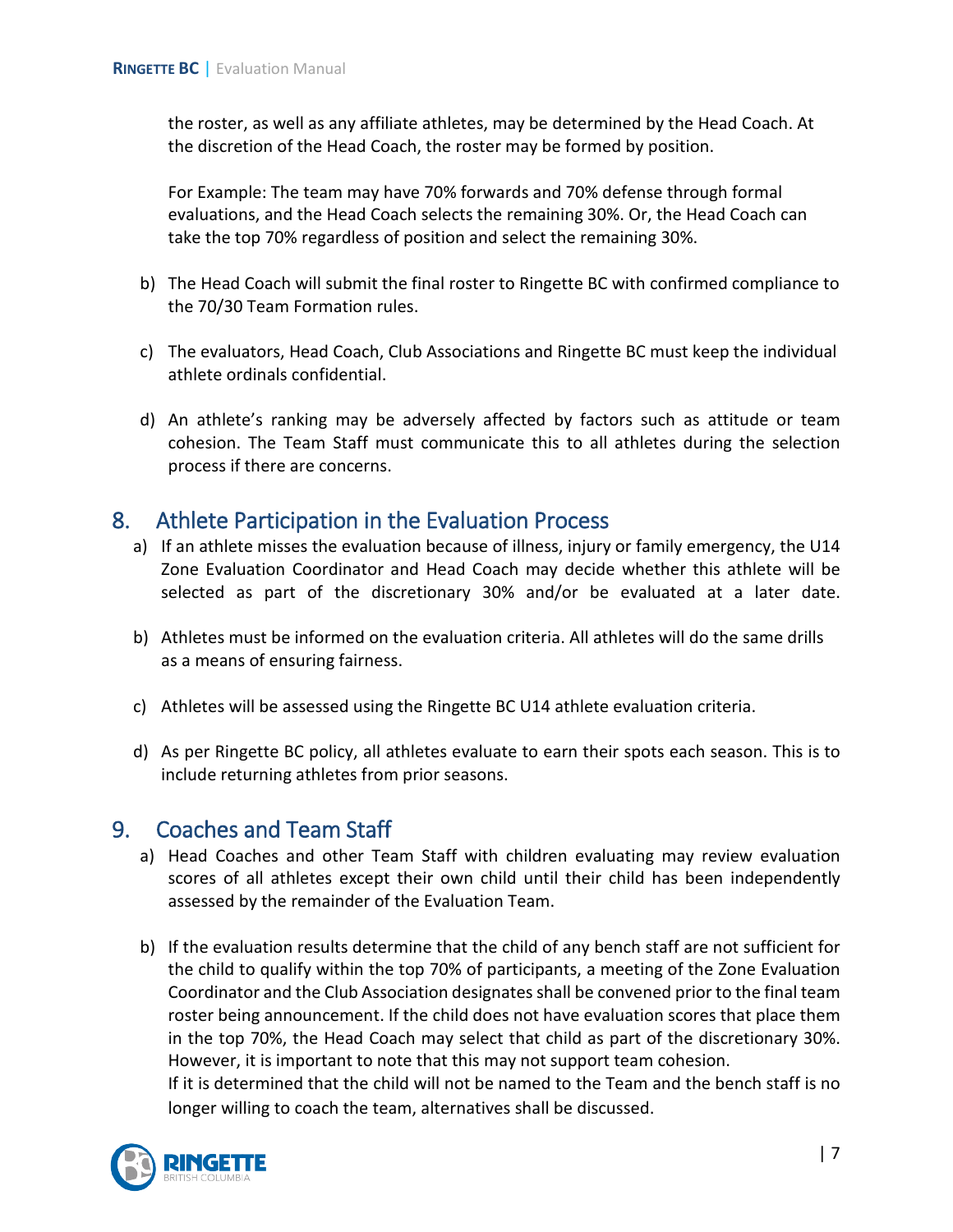Suggestions include:

- i. Inviting qualified potential Assistant Coaches to take on the role as replacement.
- ii. Inviting unsuccessful applicants from another zone to consider the role. In the event the potential replacement Head Coach has an athlete being assessed, this shall also be considered in whether the coach shall be invited to take the team.
- c) At no time shall a Coach provide ordinal scores or input on their own child.
- d) In the event of two teams in a Zone, the Coaches, in consultation with the Evaluation Coordinator, will consider the balancing of potential Assistant Coaches to each team. In the event that the athletes of Assistant Coaches are evaluating, the group must come to an agreement regarding the drafting process for selecting the athlete. In the event that an agreement cannot be determined, the Evaluation Coordinator will have final say. This decision will be based on ordinal scores from the evaluation team.

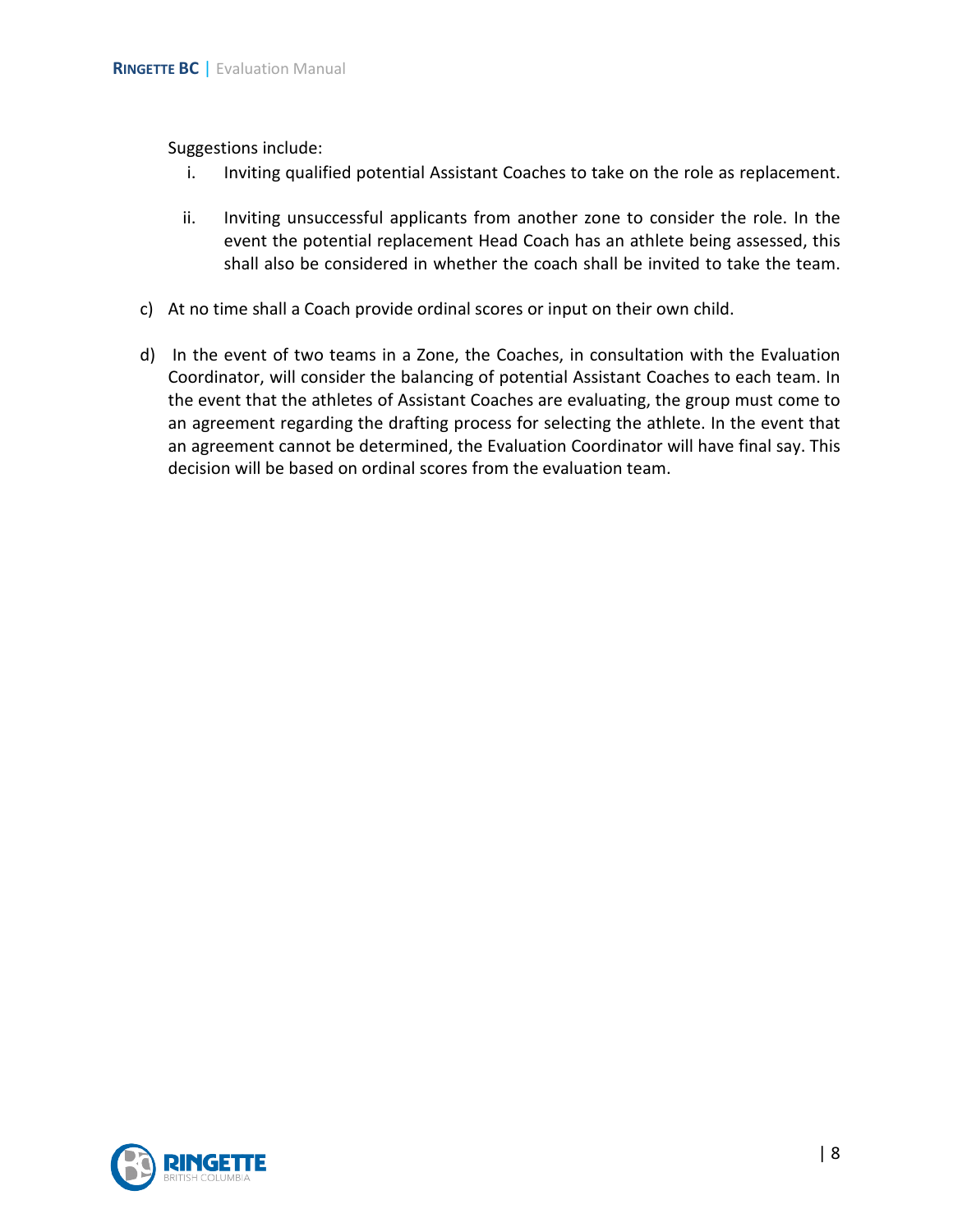# SECTION 2: ATHLETE SELECTION

### 1. Number of Athletes per Team

In Age Divisions with One (1) Team

#### 1.1 As per the U14 Zone Guidelines:

- a) There will be a minimum of eleven (11) and a maximum of fourteen (14) athletes per zone team including goalies. Up to four athletes, (three skaters and one goalie) may also be selected as affiliates. Please see Ringette BC U14 Zone [Team Guidelines](https://www.ringettebc.ca/5-u14-zone-division-guidelines/) for more information on affiliates.
- b) In zones with a large number of athletes evaluating, the Head Coach, with input from the ordinals provided by the Evaluation Coordinator will make first releases after a minimum of three evaluations to allow Coaches and designated Evaluators to assess the remaining athletes in a more competitive situation. The designated Evaluation Coordinator will provide the Head Coach with a summary of the evaluation scores to assist with the releases.

Example 1: U14 Zone – 30 athletes start evaluations for one team. Ordinal scores are to be used to reduce group to a maximum of 19 athletes after the third evaluation. (Decision to release more athletes is at the discretions of the Head Coach).

- c) Head Coaches are encouraged to expand the team to the full complement of 13 athletes if evaluation scores support the skills required to play at this level.
- d) Head Coach will inform successful and unsuccessful athletes of their status within one week of final evaluation
- 1.2 As per the U16/U19 Zone Guidelines:
	- e) There will be a minimum of eleven (11) athletes per zone team including goalies. Up to four athletes, (three skaters and one goalie) may also be selected as affiliates. Please see Ringette BC [U16/U19 Zone Team Guidelines](https://www.ringettebc.ca/wp-content/uploads/2020/04/Ringette-BC-U16-U19-Zone-Division-Guidelines-v.-6-Dec-20-2019.pdf) for more information on affiliates.
	- f) In zones with a large number of athletes evaluating, the Head Coach, with input from the ordinals provided by the Evaluation Coordinator will make first releases after a minimum of three evaluations to allow Coaches and designated Evaluators to assess the remaining athletes in a more competitive situation. The designated Evaluation Coordinator will provide the Head Coach with a summary of the evaluation scores to assist with the releases.

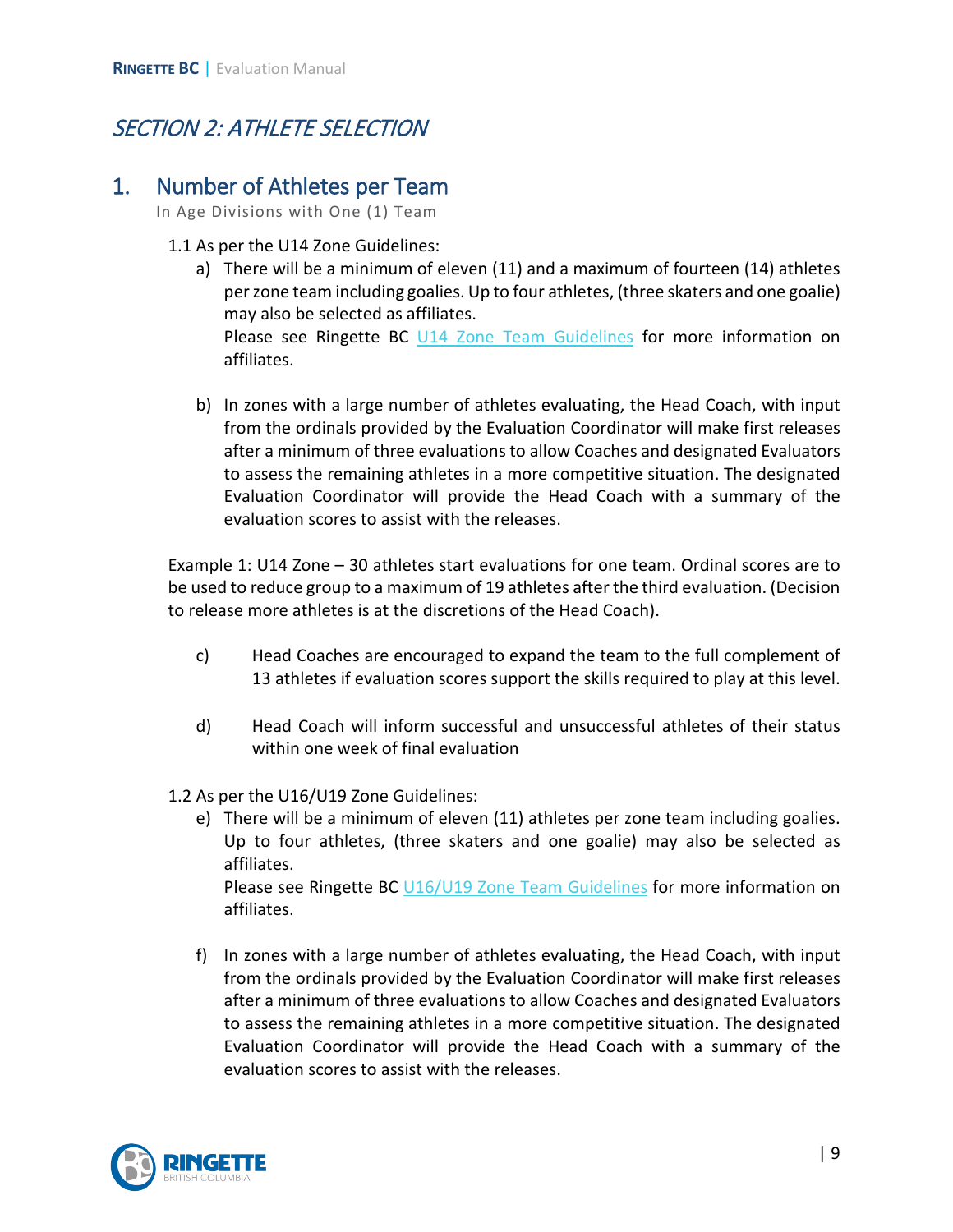### 2. Number of Athletes per Team

In Age Divisions with Two (2) or More Teams

- 2.1 If there are two (2) teams being formed within a zone, (as per the Ringette BC U14 Zone Division Guidelines), there will be a minimum of eleven (11) athletes and a maximum of thirteen (13) athletes per team (including goalies). In addition, the roster may include a maximum of four affiliates (three skaters and one goalie).
	- i. Requests for exceeding the 13 athlete maximum will not be entertained to ensure the goals of maximum playing time and athlete development occur.
- 2.2 After the first three evaluations, the Head Coaches of the two teams shall meet with the Evaluation Coordinator and decide on the approximate size of the two teams (11 to 13 athletes per team). At the appropriate time, the Head Coaches shall inform the parent group in an in-person meeting (with a follow up email) with all parents of the affected age group to let them know the planned size of the two formed teams.
- 2.3 If athlete evaluations result in an insufficient number of athletes with the necessary skills to play at the Zone level for two teams, the Evaluation Coordinator for the Zone must inform the Club Association Presidents of the Zone as well as the League President. If the League and Club Association Presidents agree, a request may be made to Ringette BC to proceed with a single team. (This shall be decided by Ringette BC in consultation with the League, the Club Association Presidents from the Zone and the Evaluation coordinator)
- 2.4 If two teams are being formed, Draft procedure in Section 3 shall be used.

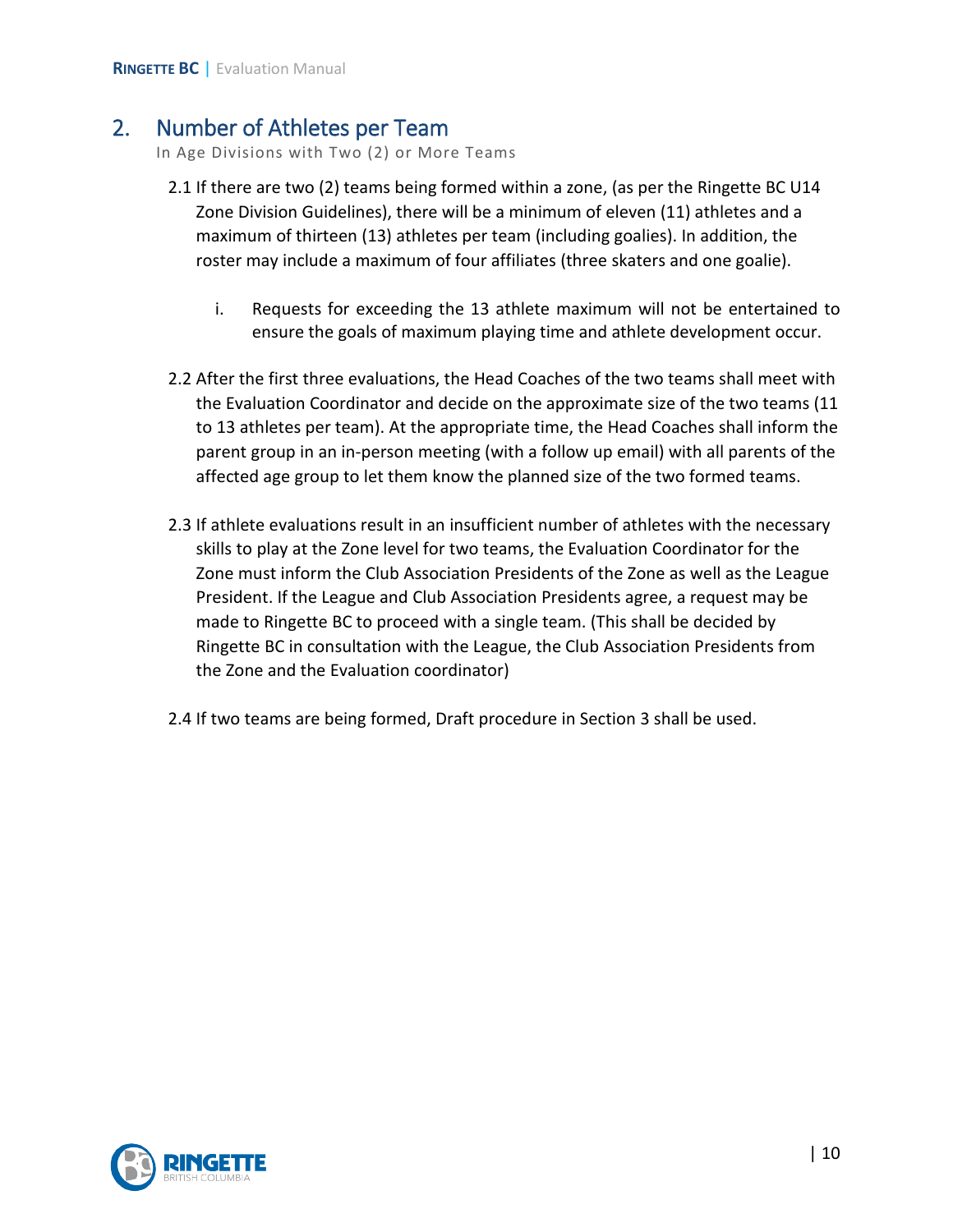# SECTION 3: DRAFTING PROCEDURE

*(MORE THAN ONE TEAM IN THE DIVISION)* 

## 1. Determining the Draft

- 1.1 Prior to a draft but no sooner than after the first three assessments, athletes who do not demonstrate the skill to play at the Zone level shall be released. This process will allow the Evaluators an opportunity to evaluate those athletes that have the potential to play at the Zone level. The numbers of eligible athletes shall be reduced to team size + a maximum of six athletes. (Decision to release more athletes is at the discretions of the Head Coach).
- 1.2 Further evaluations will be used by the Evaluation Team and Head Coach to assess eligible athletes. Head Coach(es) may further reduce size of evaluation group at any time after the third evaluation and before the final evaluation.

Example 1: U14 Zone - 40 athletes attend evaluations and there are two teams being formed. Ordinal scores are to be used to reduce group to a maximum of 32 athletes after the third evaluation.

- 1.3 At no time will requests from either athlete or family for ride sharing, friendships, etc., come into play when drafting athletes onto teams. Athletes and their families join the Zone program with the understanding that there will be additional requirements on the family in regards to cost and travel.
- 1.4 Head Coaches must use drafting procedure below to select teams in accordance with the following format:

DRAFT - REVERSING ORDER

| Coach #1 | Coach #2 | Round         |
|----------|----------|---------------|
| 1st Pick | 2nd Pick | Round 1       |
| 4th Pick | 3rd Pick | Round 2       |
| 5th Pick | 6th Pick | Round 3       |
| 8th Pick | 7th Pick | Round 4, etc. |

- a) Skaters and goalies shall be drafted in two (2) separate drafts;
- b) First pick shall be decided by a coin flip. The winner of the coin flip will have the choice to draft goalies or skaters first in addition to the first pick of the first draft;

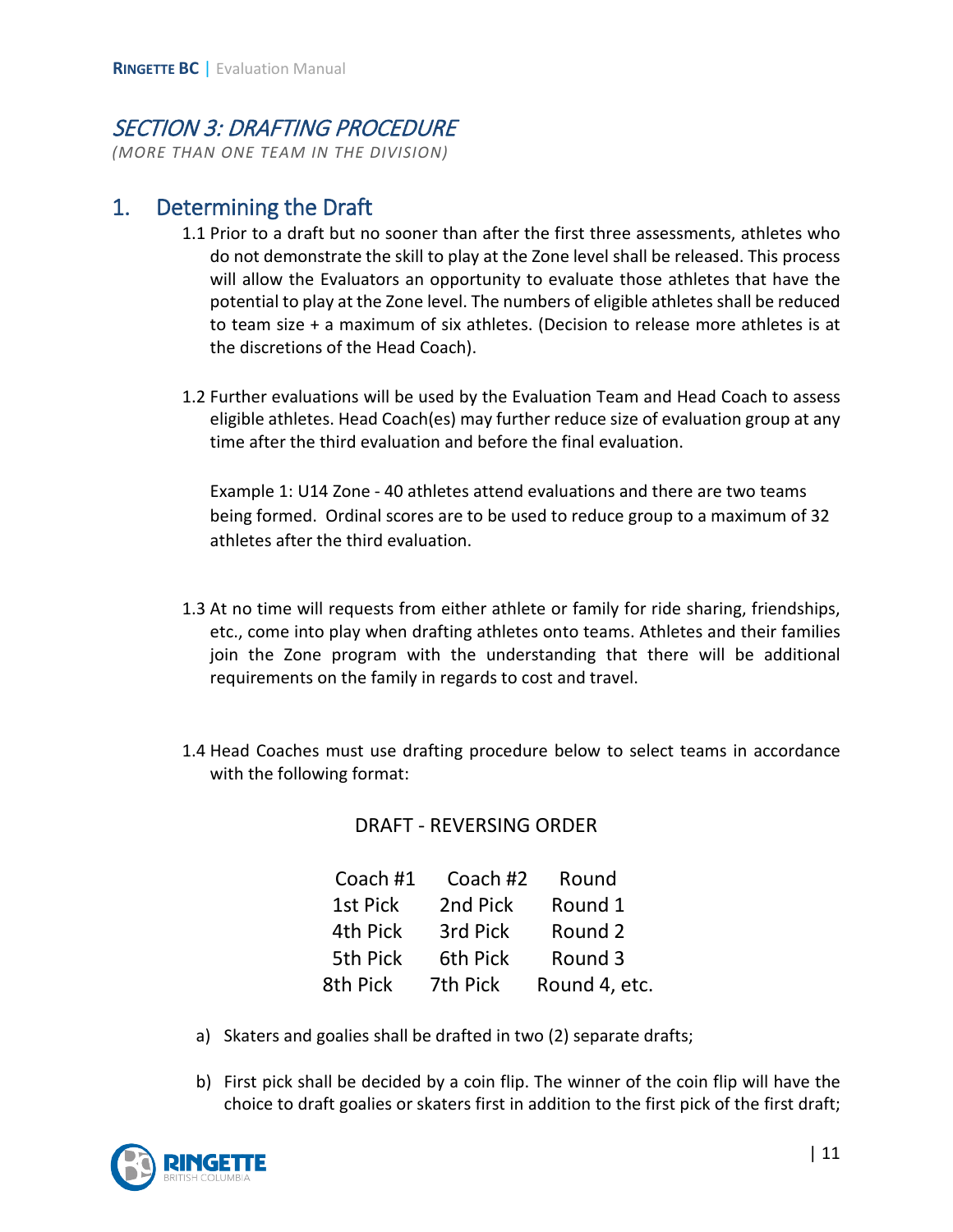- c) The loser of the coin flip will have the first pick of the second draft;
- d) Draft order shall not be published and will only be known to the Team Staff and the Evaluation Coordinator;
- e) The Evaluation Coordinator or Zone Coordinator will ensure that the Coaches are aware of and follow the drafting procedures. The Evaluation Coordinator will also observe the draft;
- f) Only the Evaluation Coordinator or Zone Coordinator along with the Head Coaches are to be involved in the draft;
- g) Requests for Coaches and Teams will not be considered. Team Formation will follow the draft process;
- h) Coaches' Children: When two (2) or more teams are to be formed involving parents as Head and/or Assistant Coaches, the Head Coaches and the Evaluation Coordinator/Zone Coordinator will meet prior to the draft to determine which round of the draft that the parent is to select their child. Ordinal scores from the Evaluation Team may be used as a guide to assist in this process. During the draft, their child must be selected in the pre-determined position. If unanimous agreement cannot be reached, the Evaluation Coordinator or Zone Coordinator will make the decision regarding draft round. Such decision shall be final.